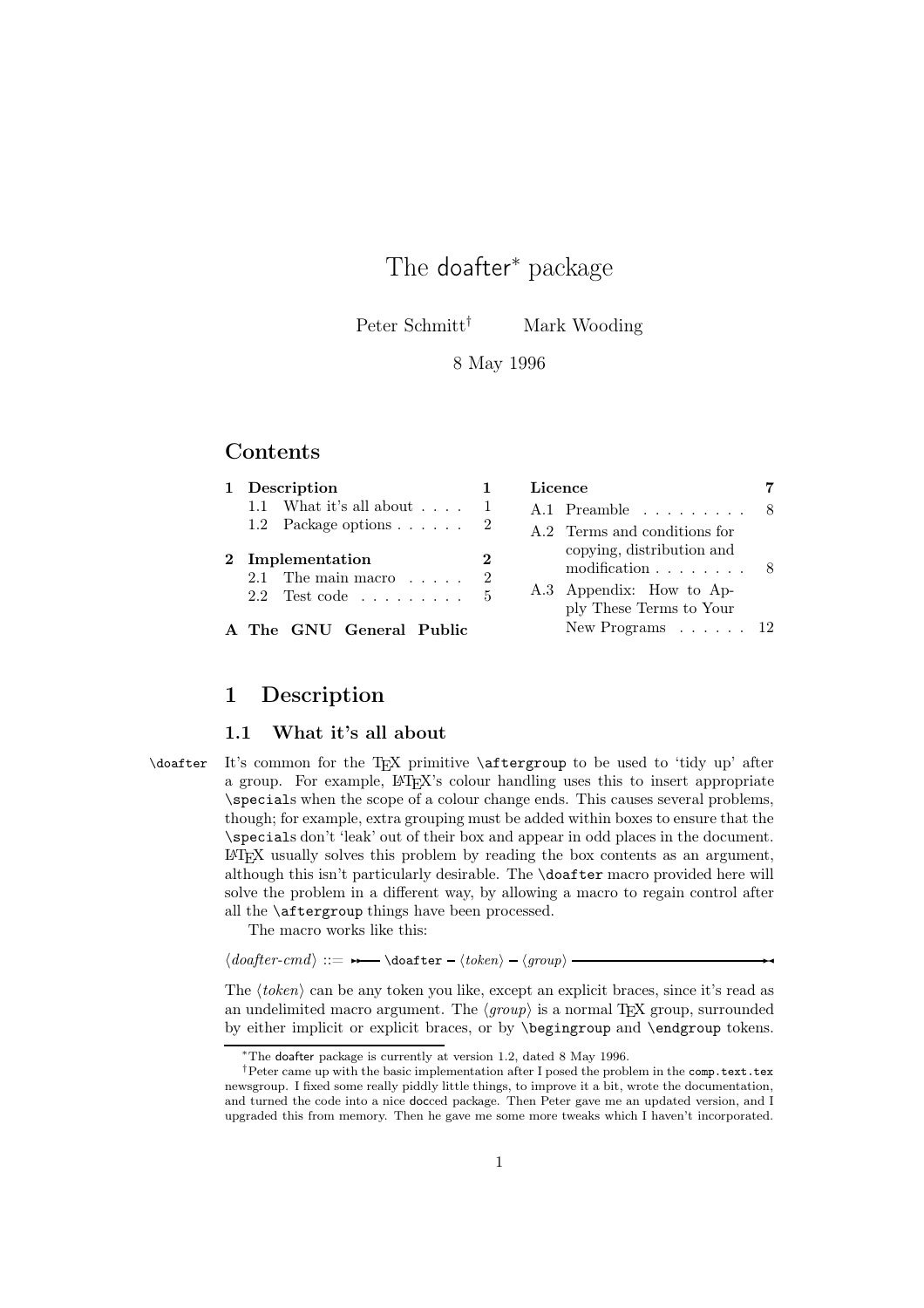Once the final closing token of the  $\langle \text{group} \rangle$  is read, and any tokens saved up by  $\a$ ftergroup have been processed, the  $\langle token \rangle$  is inserted and processed. Under normal circumstances, this will be a macro.

There are some subtle problems with the current implementation, which you may need to be aware of:

- Since we're inserting things after all the \aftergroup tokens, those tokens might read something they're not expecting if they try to look ahead at the text after the group (e.g., with \futurelet). This is obviously totally unavoidable.
- Implicit braces (like \bgroup and \egroup) inserted using \aftergroup may be turned into *explicit*  $\{_1 \text{ and } \}_2$  characters within a **\doafter** group. This can cause probems under very specialised circumstances. The names \bgroup and \egroup are treated specially, and they will work normally (remaining as implicit braces). This should minimise problems caused by this slight difference. (This only applies to the last \aftergroup token in a group.)
- To handle the \aftergroup tokens properly, \doafter has to insert some \aftergroup tokens of its own. It will then process the other tokens some more, and set them up to be read again. This does mean that after the group ends, some assignments and other 'stomach operations' will be performed, which may cause problems in alignments and similar places.

#### 1.2 Package options

There are a fair few docstrip options provided by this packge:

driver extracts the documentation driver. This isn't usually necessary.

package extracts the code as a standalone package, formatted for either LAT<sub>E</sub>X  $2\varepsilon$ or Plain T<sub>F</sub>X.

latex2e inserts extra identification code for a  $L^2 \to 2\varepsilon$  package.

plain inserts some extra code for a Plain T<sub>EX</sub> package.

macro just extracts the raw code, for inclusion in another package.

test extracts some code for testing the current implementation.

## 2 Implementation

### 2.1 The main macro

We start outputting code here. If this is a Plain T<sub>E</sub>X package, we must make  $\circ$ into a letter.

```
1 (*macro | package)<br>? /⊥nlain\\catcode:
2 \langle +\mathsf{plain}\rangle \setminus \mathsf{catcode'} \setminus \mathsf{Q=11}
```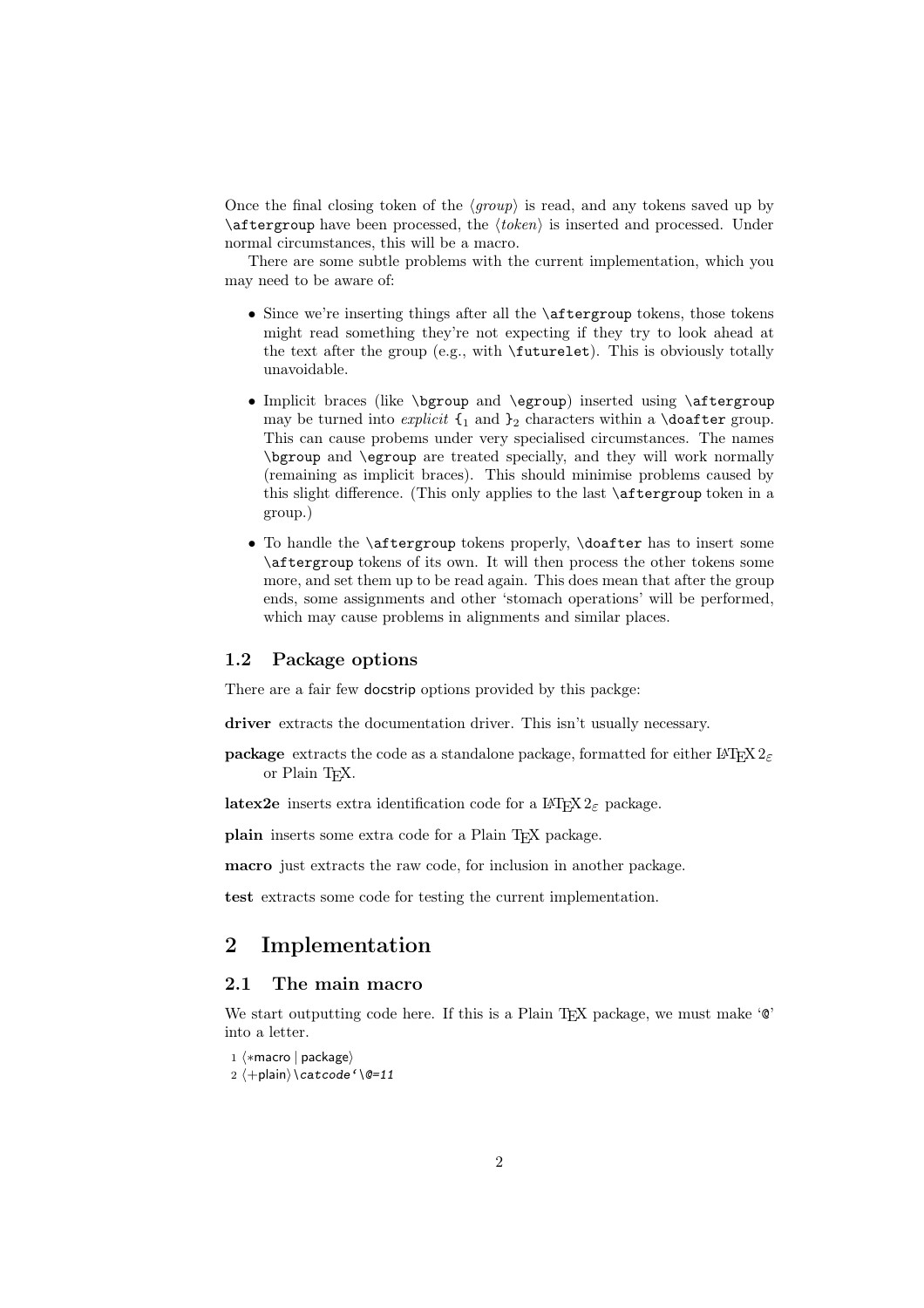$\dot{\theta}$  The idea is to say  $\dot{\theta}$  *(oken*) *group*) and expect the *(token*) to be processed after the group has finished its stuff, even if it contains \aftergroup things. My eternal gratitude goes to Peter Schmitt, who came up with most of the solution implemented here; I've just tidied up some very minor niggles and things later.

> Let's start with some preamble. I'll save the (hopefully) primitive  $\setminus$  aftergroup in a different token.

#### 3 \let\@@aftergroup\aftergroup

Now to define the 'user' interface. It takes a normal undelimited argument, although this must be a single token; otherwise eveything will go wrong. It assumes that the token following is some kind of group opening thing (an explicit or implicit character with catcode 1, or a  $\begin{bmatrix} \begin{array}{c} \mathbf{c} \\ \mathbf{c} \end{array} \end{bmatrix}$  character with catcode 1, or a  $\begin{bmatrix} \mathbf{c} \\ \mathbf{c} \end{bmatrix}$  to ken). To make this work, I'll save the token, together with an  $\textcircled{aftergroup}$  (to save an  $\textcircled{er}$  later later) in a temporary macro which no-one will mind me using, and then look ahead at the beginning-group token.

```
4 \def\doafter#1{%
5 \def\@tempa{\@@aftergroup#1}%
6 \afterassignment\doafter@i\let\@let@token%
7 }
```
I now have the token in \@let@token, so I'll put that in. I'll then make \aftergroup do my thing rather than the normal thing, and queue the tokens \@prepare@after and the \doafter argument for later use.

```
8 \def\doafter@i{%
9 \@let@token%
10 \let\aftergroup\@my@aftergroup%
11 \@@aftergroup\@prepare@after\@tempa%
12 }
```
\@my@aftergroup Now the cleverness begins. We keep two macros (Peter's original used count registers) which keep counts of the numbers of \aftergroups, both locally and globally. Let's call the local counter n and the global one  $N$ . Every time we get a call to our **\aftergroup** hack, we set  $n := n + 1$  and  $N := n$ , and leave the token given to us for later processing. When we actually process an \aftergroup token properly, set  $N := N - 1$  to indicate that it's been handled; when they're all done, we'll have  $N = n$ , which is exactly what we'd have if there weren't any to begin with.

```
13 \def\ag@cnt@local{0 }
```
14 \let\ag@cnt@global\ag@cnt@local

Now we come to the definition of my version of \aftergroup. I'll just add the token \@after@token before every \aftergroup token I find. This means there's two calls to \aftergroup for every one the user makes, but these things aren't all that common, so it's OK really. I'll also bump the local counter, and synchronise them.

15 \def\@my@aftergroup{%

- 16 \begingroup%
- 17 \count@\ag@cnt@local%
- 18 \advance\count@\@ne%
- 19 \xdef\ag@cnt@global{\the\count@\space}%
- 20 \endgroup%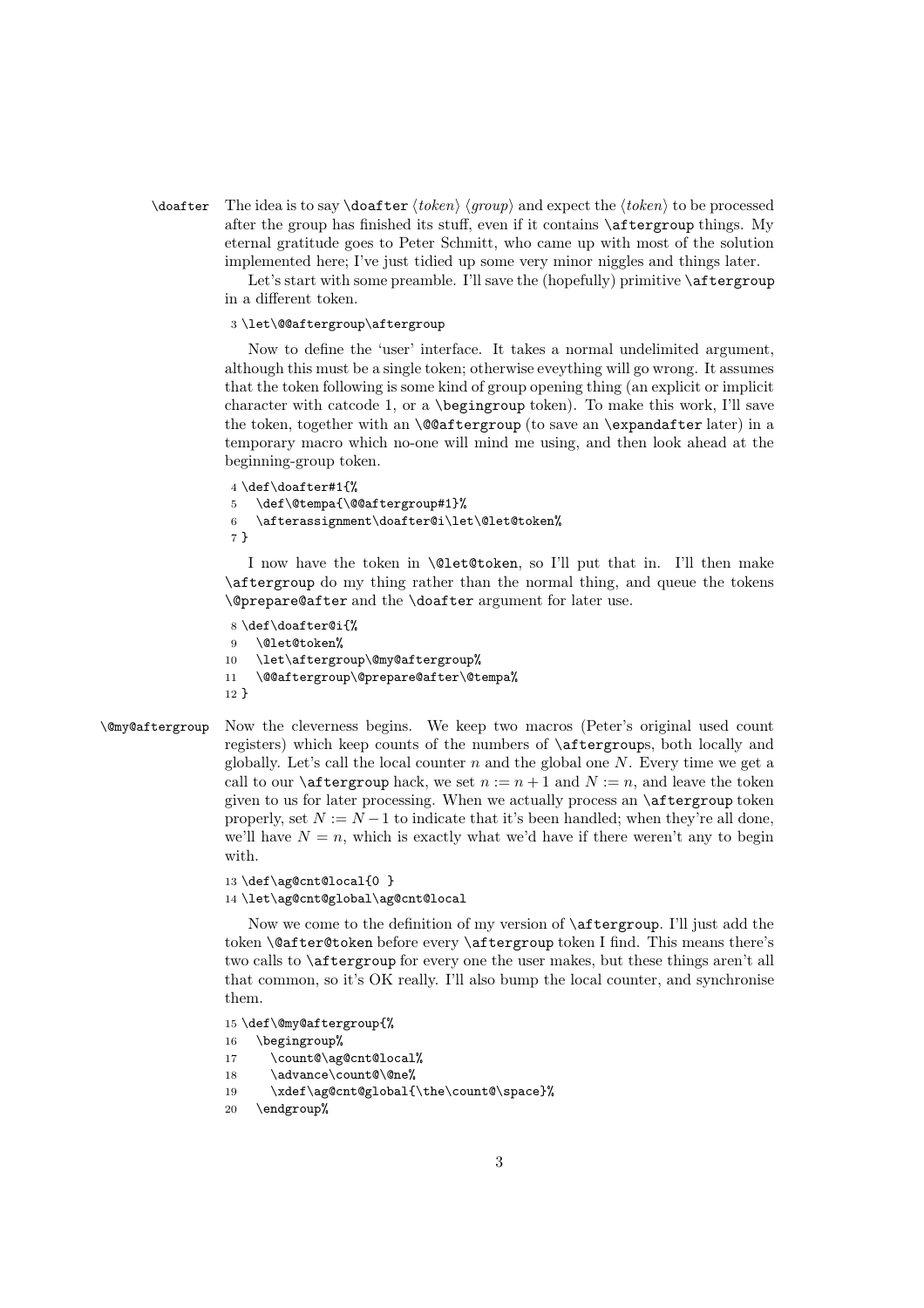```
21 \let\ag@cnt@local\ag@cnt@global%
22 \@@aftergroup\@after@token\@@aftergroup%
23 }
```
Now what does \@after@token we inserted above actually do? Well, this is more exciting. There are actually two different variants of the macro, which are used at different times.

\@after@token The default \@after@token starts a group, which will 'catch' \aftergroup tokens which I throw at it. I put the two counters into some scratch count registers. (There's a slight problem here: Plain T<sub>EX</sub> only gives us one. For the sake of evilness I'll use \clubpenalty as the other one. Eeeek.) I then redefine \@after@token to the second variant, and execute it. The \@start@after@group macro starts the group, because this code is shared with \@prepare@after below.

```
24 \def\@after@token{%
25 \@start@after@group%
26 \@after@token%
27 }
28 \def\@start@after@group{%
29 \begingroup%
30 \count@\ag@cnt@global%
31 \clubpenalty\ag@cnt@local%
32 \let\@after@token\@after@token@i%
33 }
```

```
\@after@token@i I have \count@ = N and \@tempcnta = n. I'll decrement N, and if I have N = n.
                  I know that this is the last token to do, so I must insert an \@after@all after the
                  token. This will close the group, and maybe insert the original \doafter token if
                  appropriate.
```

```
34 \def\@after@token@i{%
35 \advance\count@\m@ne%
36 \ifnum\count@=\clubpenalty%
37 \global\let\ag@cnt@global\ag@cnt@local%
38 \expandafter\@after@aftertoken\expandafter\@after@all%
39 \else%
40 \expandafter\@@aftergroup%
41 \overline{\text{f}i\text{}}42<sup>2</sup>
```
Finally, establish a default meaning for **\@after@all**.

```
43 \let\@after@all\endgroup
```

```
\@prepare@after If this group is handled by \doafter, then the first \aftergroup token isn't
                 \@after@token; it's \@prepare@after.
```
There are some extra cases to deal with:

- If  $N = n$  then there were no **\aftergroup** tokens, so we have an easy job. I'll just let the token do its stuff directly.
- Otherwise,  $N > n$ , and there are **\aftergroup** tokens. I'll open the group, and let \@after@token do all the handling.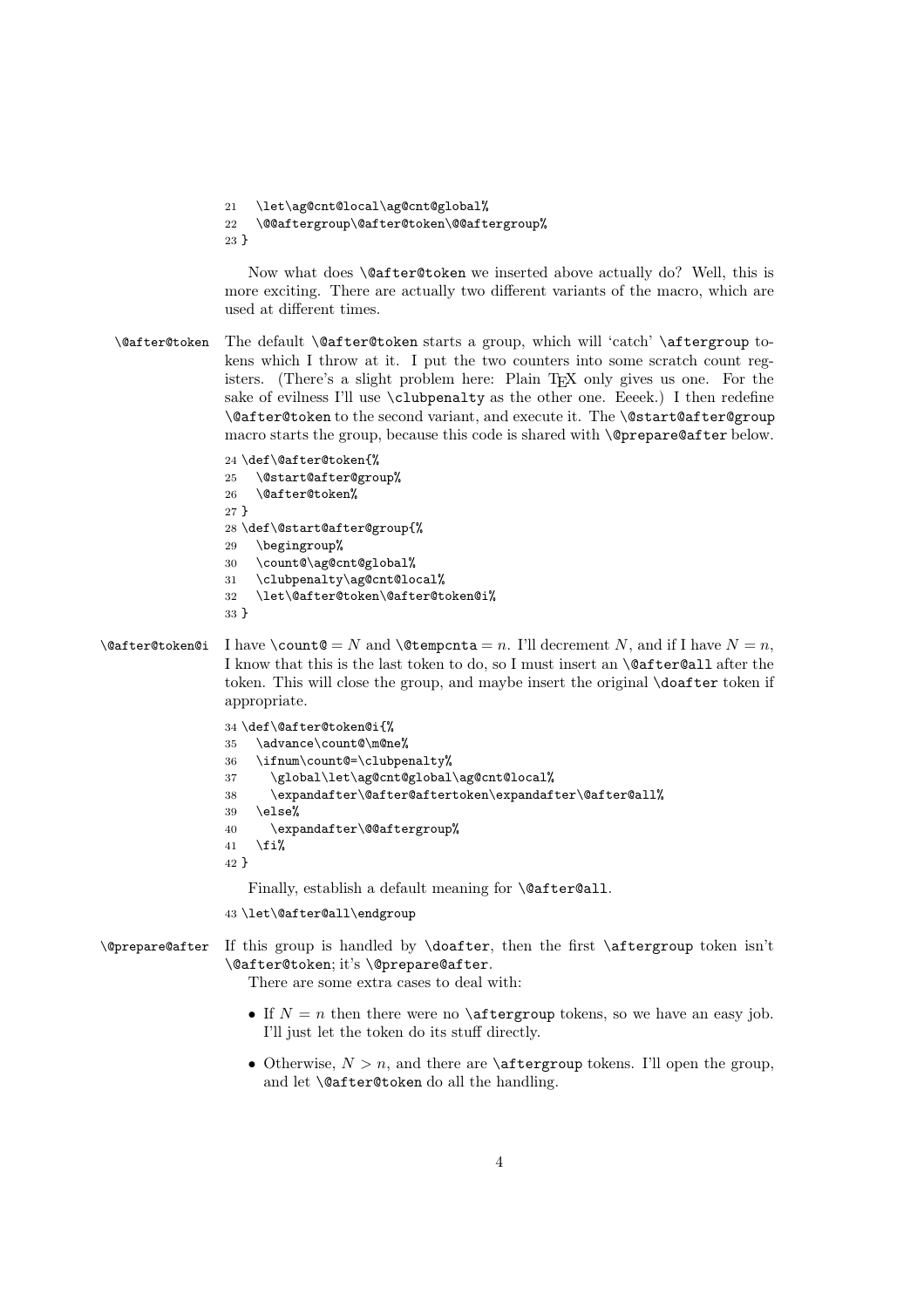```
44 \def\@prepare@after{%
45 \ifx\ag@cnt@local\ag@cnt@global\else%
46 \expandafter\@prepare@after@i%
47 \fi%
48 }
49 \def\@prepare@after@i#1{%
50 \@start@after@group%
51 \def\@after@all{\@@aftergroup#1\endgroup}%
52 }
```
#### \@after@aftertoken This is where all the difficulty lies. The next token in the stream is an \aftergroup one, which could be more or less anything. We have an argument, which is some code to do *after* the token has been \aftergrouped.

If the token is anything other than a brace (i.e., an explicit character of category 1 or 2) then I have no problem; I can scoop up the token with an undelimited macro argument. But the only way I can decide if this token is a brace (nondestructively) is with \futurelet, which makes the token implicit, so I can't decide whether it's really dangerous.

There is a possible way of doing this<sup>1</sup> which relates to nobbling the offending token with \string and sifting through the results. The problem here involves scooping up all the tokens of a \stringed control sequence, which may turn out to be '\csname\endcsname' or something equally horrid.

The solution I've used is much simpler: I'll change \bgroup and \egroup to stop them from being implicit braces before comparing.

```
53 \def\@after@aftertoken#1{%
```

```
54 \let\bgroup\relax\let\egroup\relax%
55 \toks@{#1}%
56 \futurelet\@let@token\@after@aftertoken@i%
57 }
58 \def\@after@aftertoken@i{%
59 \ifcat\noexpand\@let@token{%
60 \@@aftergroup{%
61 \else\ifcat\noexpand\@let@token}%
62 \@@aftergroup}%
63 \text{ } \else%
64 \def\@tempa##1{\@@aftergroup##1\the\toks@}%
65 \expandafter\expandafter\expandafter\@tempa%
66 \ifmmode \big\vert \else 66 \fi\fi%
67 }
```
Phew!

68  $\langle +$ plain $\rangle \catcode' \@=12$ <br>69  $\langle$  masse  $\rangle$  paskage) 69  $\langle$ /macro | package $\rangle$ 

#### 2.2 Test code

The following code gives **\doafter** a bit of a testing. It's based on the test suite I gave to comp.text.tex, although it's been improved a little since then.

<sup>&</sup>lt;sup>1</sup>Due to Peter Schmitt, again.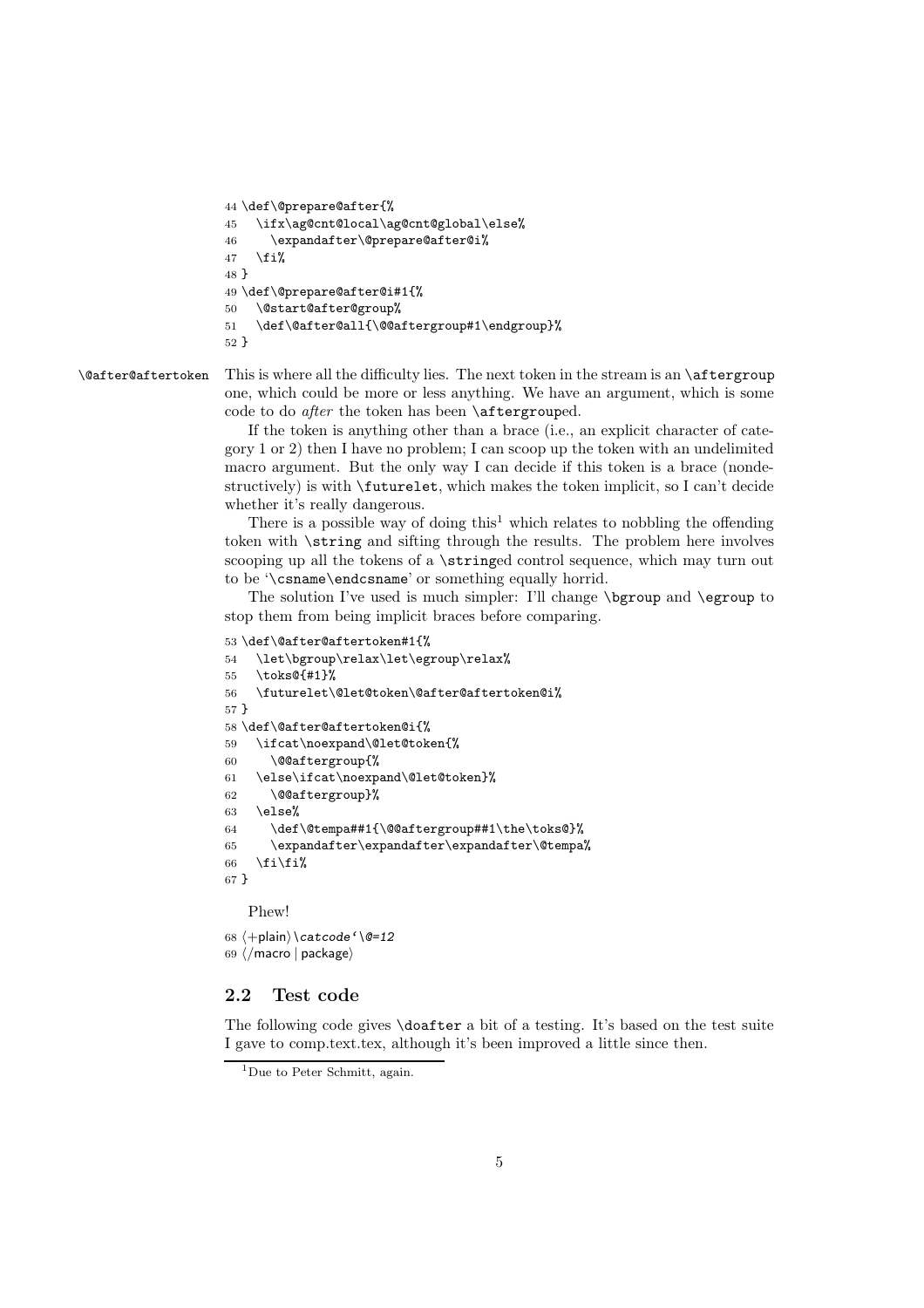The first thing to do is define a control sequence with an '@' sign in its name, so we can test catcode changes. This also hides an \aftergroup within a macro, making life more difficult for prospective implementations.

```
70 \; \startest\star<sup>70</sup> (*test)<br>71 <mark>\catcode'\@=11</mark>
72 \def\at@name{\aftergroup\saynine}
73 \def\saynine{\say{ix}}
74 \catcode'\@=12
```
Now define a command to write a string to the terminal. The name will probably be familiar to REXX hackers.

#### 75 \def\say{\immediate\write16}

Test one: This is really easy; it just tests that the thing works at all. If your implementation fails this, it's time for a major rethink.

```
76 \say{Test one... (1--2)}
77 \def\saytwo{\say{ii}}
78 \doafter\saytwo{\say{i}}
```
Test two: Does \aftergroup work?

```
79 \say{Test two... (1--4)}
80 \def\saythree{\say{iii}}
81 \def\sayfour{\say{iv}}
82 \doafter\sayfour{\say{i}\aftergroup\saythree\say{ii}}
```
Test three: Test braces and \iffalse working as they should. Several proposed solutions based on \writeing the group to a file get upset by this test, although I forgot to include it in the torture test. It also tests whether literal braces can be \aftergrouped properly. (Added a new test here, making sure that \bgroup is left as an implicit token.)

```
83 \say{Test three... (1--4, ' \string\bgroup\gamma', 5)}
84 \def\sayfive{\say{v}}
85 \doafter\sayfive{%
86 \say{i}%
87 \aftergroup\say%
88 \aftergroup{%
89 \aftergroup\romannumeral\aftergroup3%
90 \aftergroup}%
91 \iffalse}\fi%
92 \aftergroup\def%
93 \aftergroup\sayfouretc%
94 \aftergroup{%
95 \aftergroup\say%
96 \aftergroup{%
97 \aftergroup i%
98 \aftergroup v%
99 \aftergroup}%
100 \aftergroup\say%
101 \aftergroup{%
102 \aftergroup\string%
103 \aftergroup\bgroup%
104 \aftergroup}%
```

```
105 \aftergroup}%
```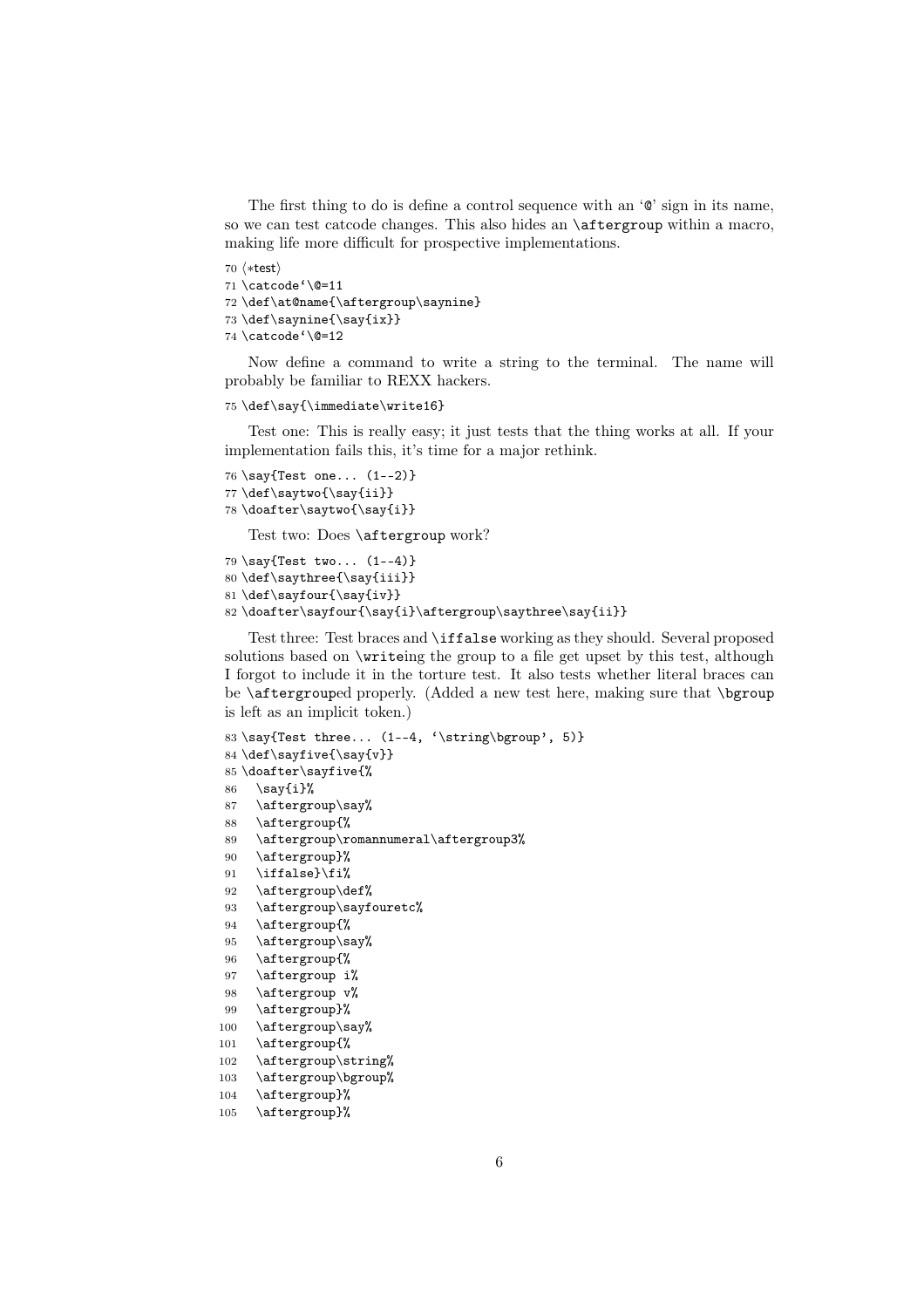```
106 \aftergroup\sayfouretc%
107 \say\{ii\}%
108 }
```
Test four: Make sure the implementation isn't leaking things. This just makes sure that  $\a$ ftergroup is its normal reasonable self.

```
109 \say{Test four... (1--3)}
110 {\say{i}\aftergroup\saythree\say{ii}}
```
Test five: Nesting, aftergroup, catcodes, grouping. This is the 'torture' test I gave to comp.text.tex, slightly corrected (oops) and amended. It ensures that nested groups and \doafters work properly (the latter is actually more likely than might be imagined).

```
111 \say{Test five... (1--14)}
112 \def\sayten{\say{x}}
113 \def\saythirteen{\say{xiii}}
114 \def\sayfourteen{\say{xiv}}
115 \doafter\sayfourteen\begingroup%
116 \simeq 116
117 {\say{ii}\aftergroup\sayfour\say{iii}}%
118 \def\saynum{\say{viii}}%
119 \doafter\sayten{%
120 \surd\text{sy}\{v\}121 \def\saynum{\say{vii}}%
122 \catcode'\@=11%
123 \aftergroup\saynum%
124 \say{vi}%
125 \at@name%
126 \sqrt{\text{sqrt}}127 }%
128 \simeq \say{xi}%
129 \aftergroup\saythirteen%
130 \surd\text{xii}%
131 \endgroup
132 \end
133 \langle /test \rangle
```
That's it. All present and correct.

# Appendix

# A The GNU General Public Licence

The following is the text of the GNU General Public Licence, under the terms of which this software is distrubuted.

# GNU GENERAL PUBLIC LICENSE

Version 2, June 1991

Copyright (C) 1989, 1991 Free Software Foundation, Inc.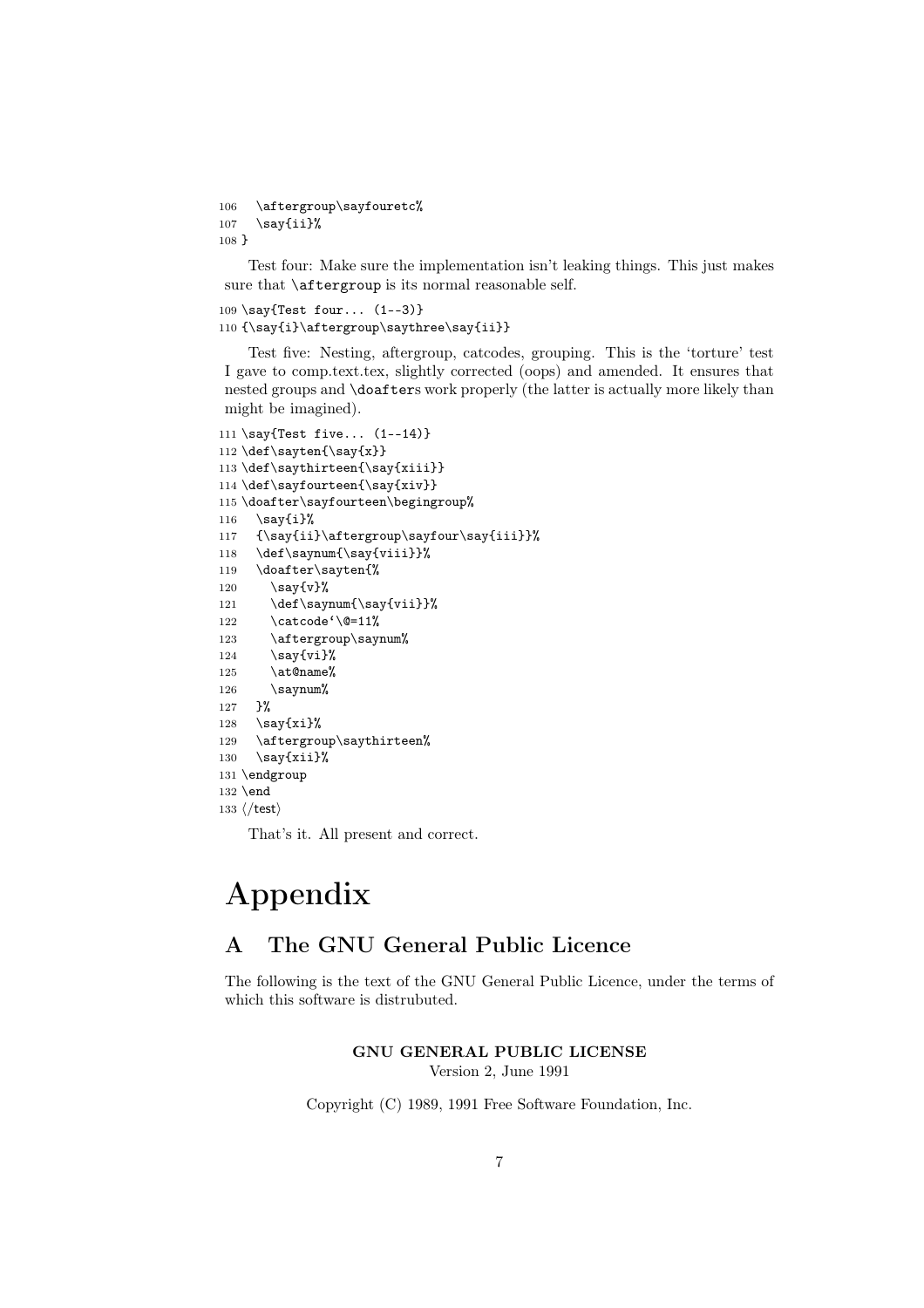675 Mass Ave, Cambridge, MA 02139, USA Everyone is permitted to copy and distribute verbatim copies of this license document, but changing it is not allowed.

#### A.1 Preamble

The licenses for most software are designed to take away your freedom to share and change it. By contrast, the GNU General Public License is intended to guarantee your freedom to share and change free software—to make sure the software is free for all its users. This General Public License applies to most of the Free Software Foundation's software and to any other program whose authors commit to using it. (Some other Free Software Foundation software is covered by the GNU Library General Public License instead.) You can apply it to your programs, too.

When we speak of free software, we are referring to freedom, not price. Our General Public Licenses are designed to make sure that you have the freedom to distribute copies of free software (and charge for this service if you wish), that you receive source code or can get it if you want it, that you can change the software or use pieces of it in new free programs; and that you know you can do these things.

To protect your rights, we need to make restrictions that forbid anyone to deny you these rights or to ask you to surrender the rights. These restrictions translate to certain responsibilities for you if you distribute copies of the software, or if you modify it.

For example, if you distribute copies of such a program, whether gratis or for a fee, you must give the recipients all the rights that you have. You must make sure that they, too, receive or can get the source code. And you must show them these terms so they know their rights.

We protect your rights with two steps: (1) copyright the software, and (2) offer you this license which gives you legal permission to copy, distribute and/or modify the software.

Also, for each author's protection and ours, we want to make certain that everyone understands that there is no warranty for this free software. If the software is modified by someone else and passed on, we want its recipients to know that what they have is not the original, so that any problems introduced by others will not reflect on the original authors' reputations.

Finally, any free program is threatened constantly by software patents. We wish to avoid the danger that redistributors of a free program will individually obtain patent licenses, in effect making the program proprietary. To prevent this, we have made it clear that any patent must be licensed for everyone's free use or not licensed at all.

The precise terms and conditions for copying, distribution and modification follow.

### A.2 Terms and conditions for copying, distribution and modification

0. This License applies to any program or other work which contains a notice placed by the copyright holder saying it may be distributed under the terms of this General Public License. The "Program", below, refers to any such program or work, and a "work based on the Program" means either the Program or any derivative work under copyright law: that is to say, a work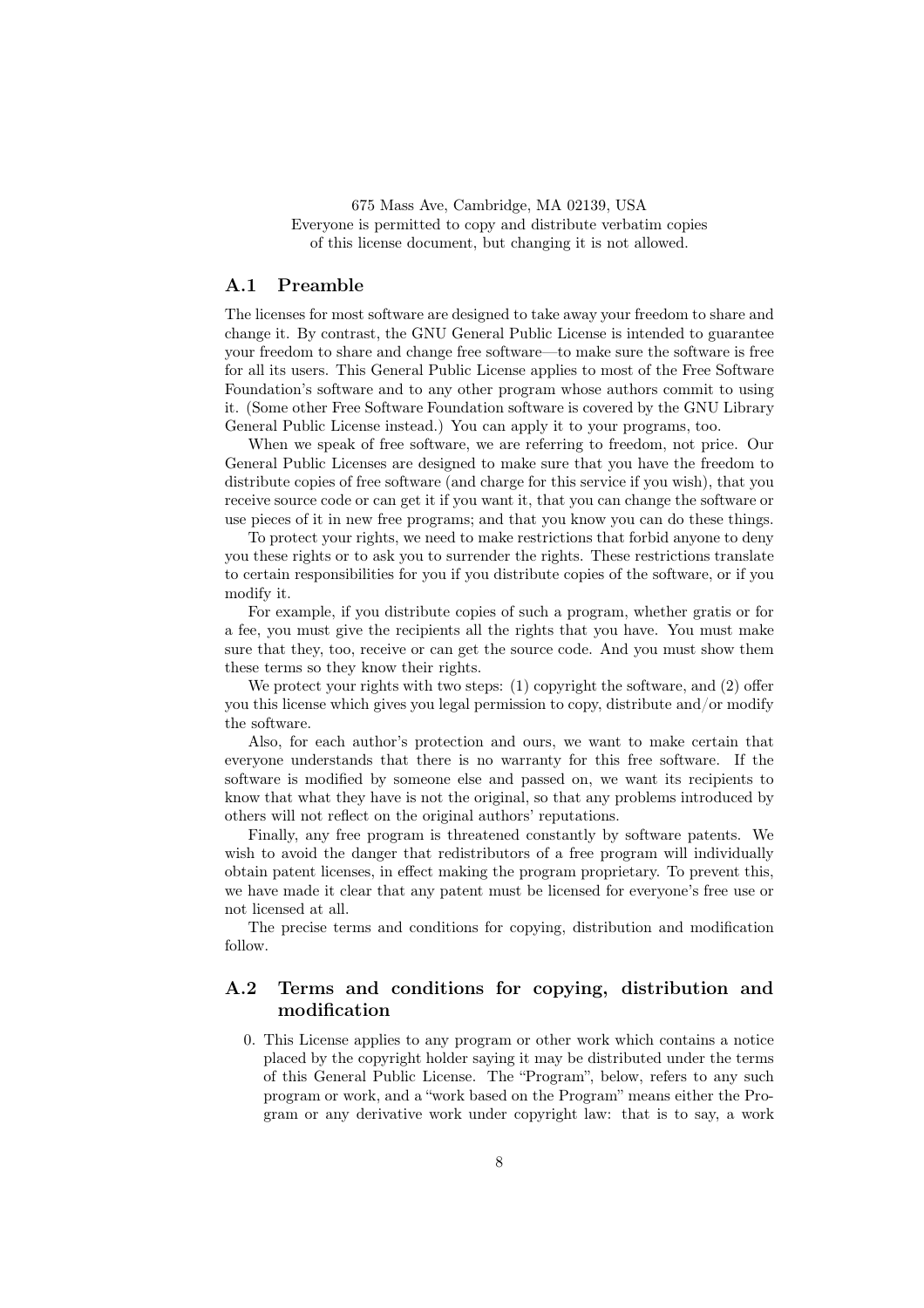containing the Program or a portion of it, either verbatim or with modifications and/or translated into another language. (Hereinafter, translation is included without limitation in the term "modification".) Each licensee is addressed as "you".

Activities other than copying, distribution and modification are not covered by this License; they are outside its scope. The act of running the Program is not restricted, and the output from the Program is covered only if its contents constitute a work based on the Program (independent of having been made by running the Program). Whether that is true depends on what the Program does.

1. You may copy and distribute verbatim copies of the Program's source code as you receive it, in any medium, provided that you conspicuously and appropriately publish on each copy an appropriate copyright notice and disclaimer of warranty; keep intact all the notices that refer to this License and to the absence of any warranty; and give any other recipients of the Program a copy of this License along with the Program.

You may charge a fee for the physical act of transferring a copy, and you may at your option offer warranty protection in exchange for a fee.

- 2. You may modify your copy or copies of the Program or any portion of it, thus forming a work based on the Program, and copy and distribute such modifications or work under the terms of Section 1 above, provided that you also meet all of these conditions:
	- (a) You must cause the modified files to carry prominent notices stating that you changed the files and the date of any change.
	- (b) You must cause any work that you distribute or publish, that in whole or in part contains or is derived from the Program or any part thereof, to be licensed as a whole at no charge to all third parties under the terms of this License.
	- (c) If the modified program normally reads commands interactively when run, you must cause it, when started running for such interactive use in the most ordinary way, to print or display an announcement including an appropriate copyright notice and a notice that there is no warranty (or else, saying that you provide a warranty) and that users may redistribute the program under these conditions, and telling the user how to view a copy of this License. (Exception: if the Program itself is interactive but does not normally print such an announcement, your work based on the Program is not required to print an announcement.)

These requirements apply to the modified work as a whole. If identifiable sections of that work are not derived from the Program, and can be reasonably considered independent and separate works in themselves, then this License, and its terms, do not apply to those sections when you distribute them as separate works. But when you distribute the same sections as part of a whole which is a work based on the Program, the distribution of the whole must be on the terms of this License, whose permissions for other licensees extend to the entire whole, and thus to each and every part regardless of who wrote it.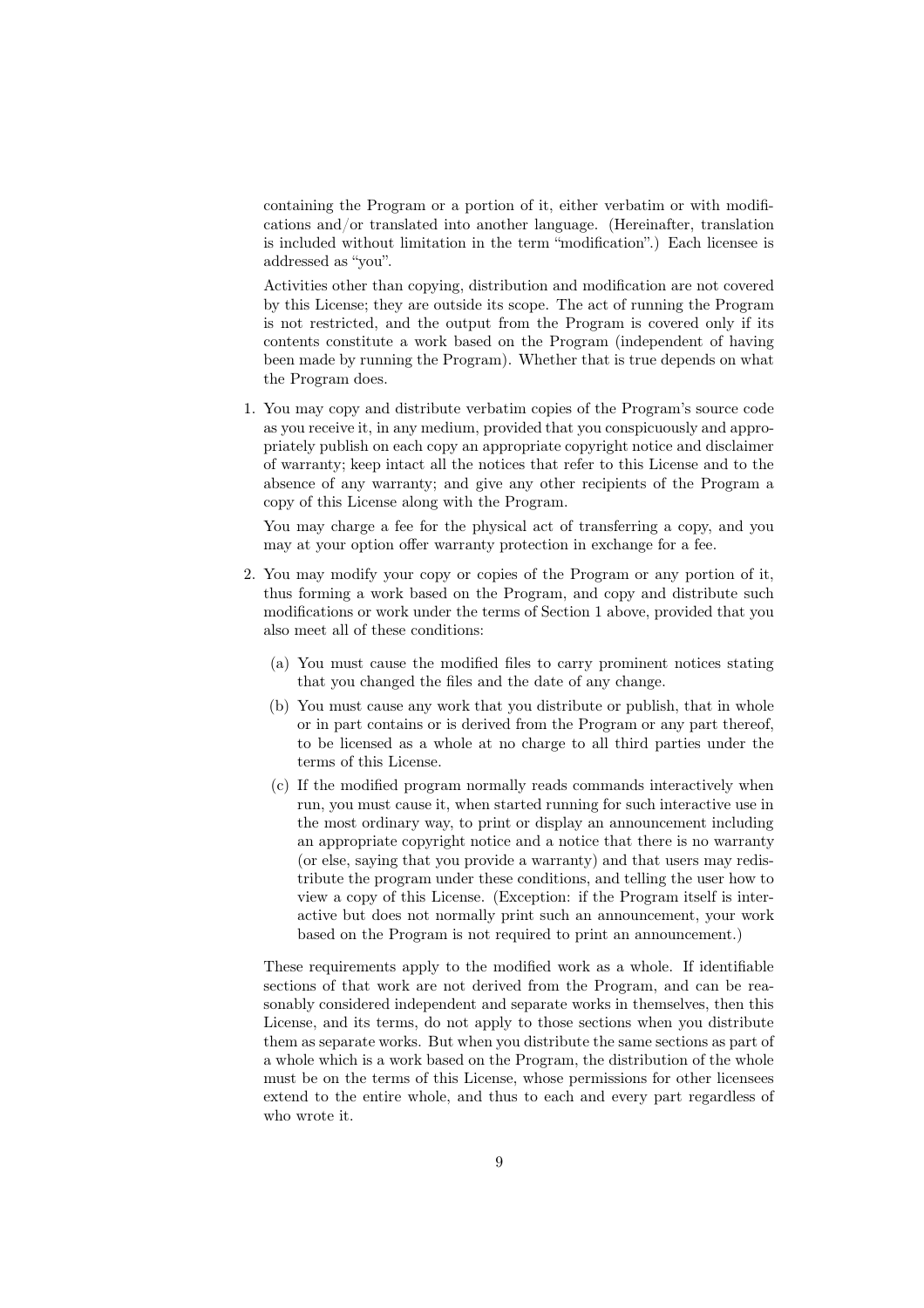Thus, it is not the intent of this section to claim rights or contest your rights to work written entirely by you; rather, the intent is to exercise the right to control the distribution of derivative or collective works based on the Program.

In addition, mere aggregation of another work not based on the Program with the Program (or with a work based on the Program) on a volume of a storage or distribution medium does not bring the other work under the scope of this License.

- 3. You may copy and distribute the Program (or a work based on it, under Section 2) in object code or executable form under the terms of Sections 1 and 2 above provided that you also do one of the following:
	- (a) Accompany it with the complete corresponding machine-readable source code, which must be distributed under the terms of Sections 1 and 2 above on a medium customarily used for software interchange; or,
	- (b) Accompany it with a written offer, valid for at least three years, to give any third party, for a charge no more than your cost of physically performing source distribution, a complete machine-readable copy of the corresponding source code, to be distributed under the terms of Sections 1 and 2 above on a medium customarily used for software interchange; or,
	- (c) Accompany it with the information you received as to the offer to distribute corresponding source code. (This alternative is allowed only for noncommercial distribution and only if you received the program in object code or executable form with such an offer, in accord with Subsection b above.)

The source code for a work means the preferred form of the work for making modifications to it. For an executable work, complete source code means all the source code for all modules it contains, plus any associated interface definition files, plus the scripts used to control compilation and installation of the executable. However, as a special exception, the source code distributed need not include anything that is normally distributed (in either source or binary form) with the major components (compiler, kernel, and so on) of the operating system on which the executable runs, unless that component itself accompanies the executable.

If distribution of executable or object code is made by offering access to copy from a designated place, then offering equivalent access to copy the source code from the same place counts as distribution of the source code, even though third parties are not compelled to copy the source along with the object code.

4. You may not copy, modify, sublicense, or distribute the Program except as expressly provided under this License. Any attempt otherwise to copy, modify, sublicense or distribute the Program is void, and will automatically terminate your rights under this License. However, parties who have received copies, or rights, from you under this License will not have their licenses terminated so long as such parties remain in full compliance.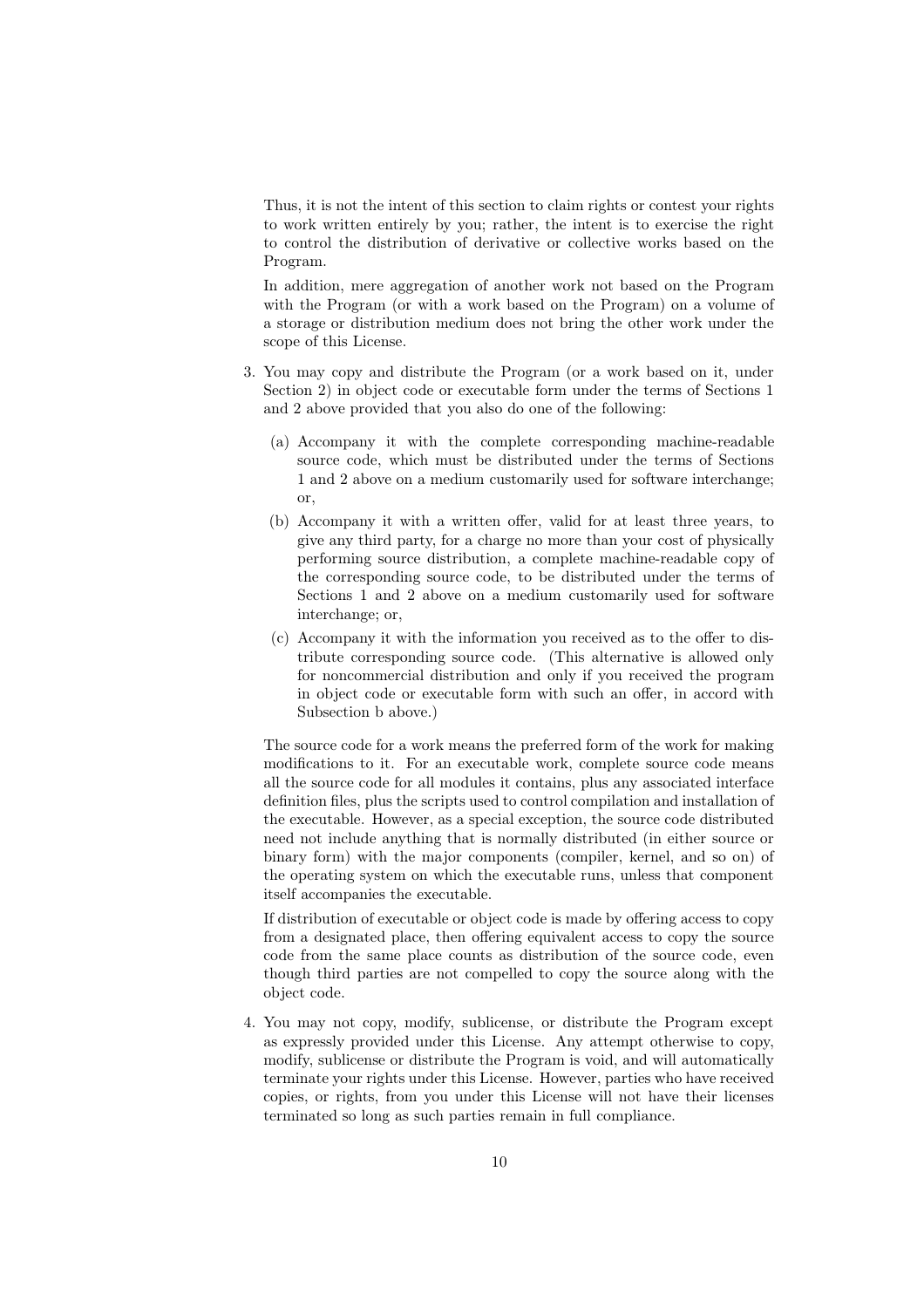- 5. You are not required to accept this License, since you have not signed it. However, nothing else grants you permission to modify or distribute the Program or its derivative works. These actions are prohibited by law if you do not accept this License. Therefore, by modifying or distributing the Program (or any work based on the Program), you indicate your acceptance of this License to do so, and all its terms and conditions for copying, distributing or modifying the Program or works based on it.
- 6. Each time you redistribute the Program (or any work based on the Program), the recipient automatically receives a license from the original licensor to copy, distribute or modify the Program subject to these terms and conditions. You may not impose any further restrictions on the recipients' exercise of the rights granted herein. You are not responsible for enforcing compliance by third parties to this License.
- 7. If, as a consequence of a court judgment or allegation of patent infringement or for any other reason (not limited to patent issues), conditions are imposed on you (whether by court order, agreement or otherwise) that contradict the conditions of this License, they do not excuse you from the conditions of this License. If you cannot distribute so as to satisfy simultaneously your obligations under this License and any other pertinent obligations, then as a consequence you may not distribute the Program at all. For example, if a patent license would not permit royalty-free redistribution of the Program by all those who receive copies directly or indirectly through you, then the only way you could satisfy both it and this License would be to refrain entirely from distribution of the Program.

If any portion of this section is held invalid or unenforceable under any particular circumstance, the balance of the section is intended to apply and the section as a whole is intended to apply in other circumstances.

It is not the purpose of this section to induce you to infringe any patents or other property right claims or to contest validity of any such claims; this section has the sole purpose of protecting the integrity of the free software distribution system, which is implemented by public license practices. Many people have made generous contributions to the wide range of software distributed through that system in reliance on consistent application of that system; it is up to the author/donor to decide if he or she is willing to distribute software through any other system and a licensee cannot impose that choice.

This section is intended to make thoroughly clear what is believed to be a consequence of the rest of this License.

- 8. If the distribution and/or use of the Program is restricted in certain countries either by patents or by copyrighted interfaces, the original copyright holder who places the Program under this License may add an explicit geographical distribution limitation excluding those countries, so that distribution is permitted only in or among countries not thus excluded. In such case, this License incorporates the limitation as if written in the body of this License.
- 9. The Free Software Foundation may publish revised and/or new versions of the General Public License from time to time. Such new versions will be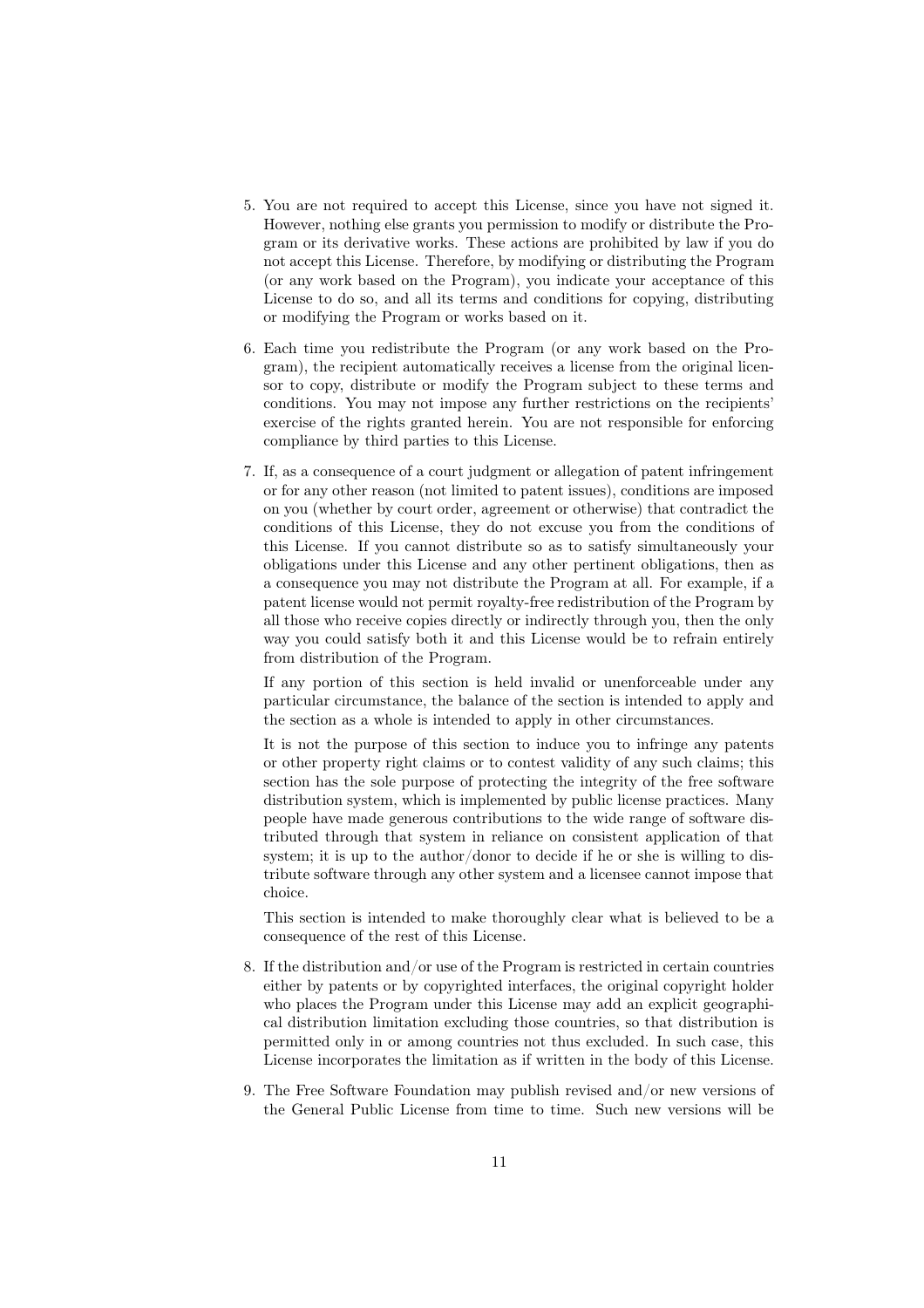similar in spirit to the present version, but may differ in detail to address new problems or concerns.

Each version is given a distinguishing version number. If the Program specifies a version number of this License which applies to it and "any later version", you have the option of following the terms and conditions either of that version or of any later version published by the Free Software Foundation. If the Program does not specify a version number of this License, you may choose any version ever published by the Free Software Foundation.

10. If you wish to incorporate parts of the Program into other free programs whose distribution conditions are different, write to the author to ask for permission. For software which is copyrighted by the Free Software Foundation, write to the Free Software Foundation; we sometimes make exceptions for this. Our decision will be guided by the two goals of preserving the free status of all derivatives of our free software and of promoting the sharing and reuse of software generally.

#### NO WARRANTY

- 11. Because the Program is licensed free of charge, there is no warranty for the Program, to the extent permitted by applicable law. except when otherwise stated in writing the copyright holders and/or other parties provide the program "as is" without warranty of any kind, either expressed or implied, including, but not limited to, the implied warranties of merchantability and fitness for a particular purpose. The entire risk as to the quality and performance of the Program is with you. Should the Program prove defective, you assume the cost of all necessary servicing, repair or correction.
- 12. In no event unless required by applicable law or agreed to in writing will any copyright holder, or any other party who may modify and/or redistribute the program as permitted above, be liable to you for damages, including any general, special, incidental or consequential damages arising out of the use or inability to use the program (including but not limited to loss of data or data being rendered inaccurate or losses sustained by you or third parties or a failure of the Program to operate with any other programs), even if such holder or other party has been advised of the possibility of such damages.

#### END OF TERMS AND CONDITIONS

### A.3 Appendix: How to Apply These Terms to Your New Programs

If you develop a new program, and you want it to be of the greatest possible use to the public, the best way to achieve this is to make it free software which everyone can redistribute and change under these terms.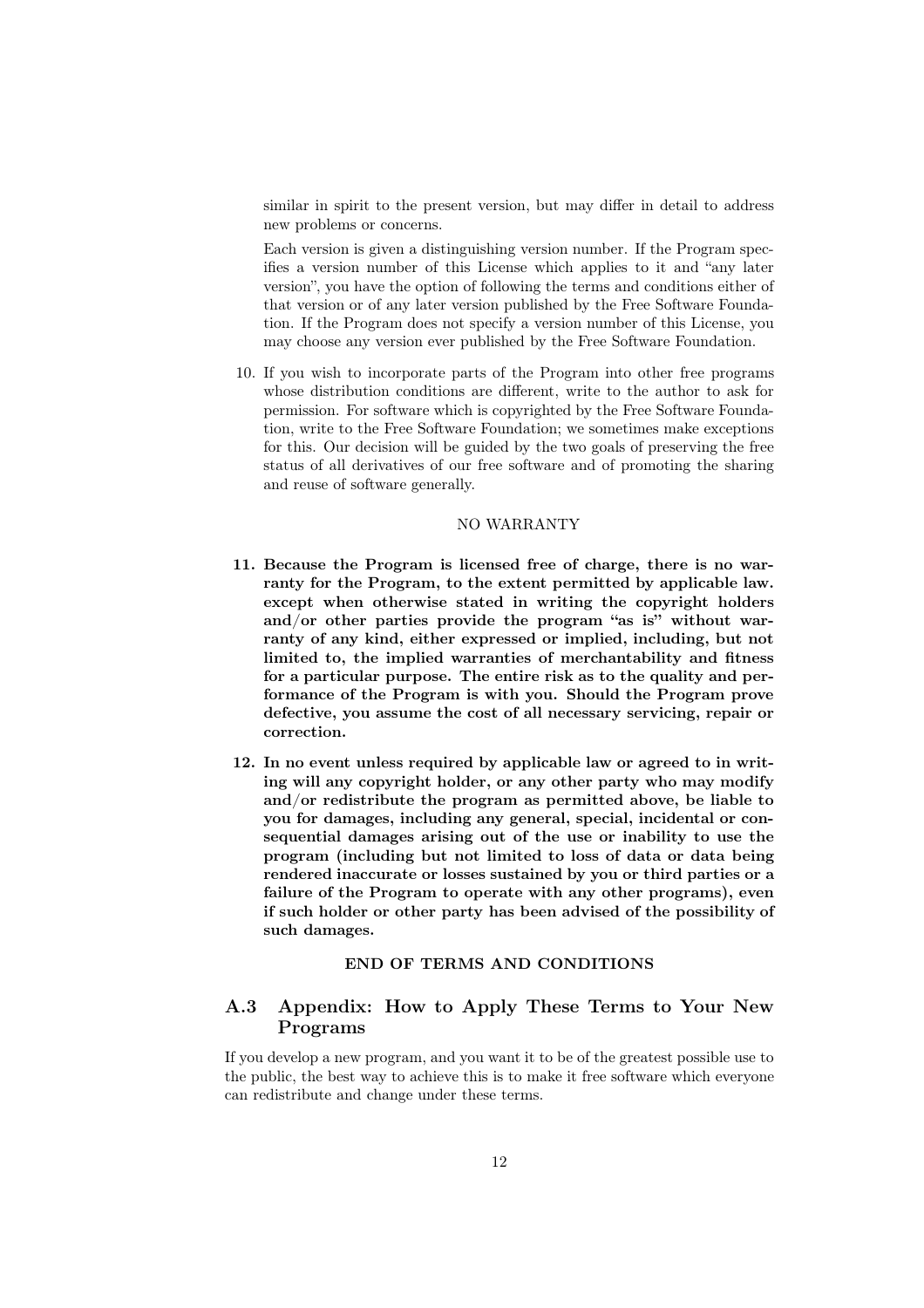To do so, attach the following notices to the program. It is safest to attach them to the start of each source file to most effectively convey the exclusion of warranty; and each file should have at least the "copyright" line and a pointer to where the full notice is found.

<one line to give the program's name and a brief idea of what it does.> Copyright (C) 19yy <name of author>

This program is free software; you can redistribute it and/or modify it under the terms of the GNU General Public License as published by the Free Software Foundation; either version 2 of the License, or (at your option) any later version.

This program is distributed in the hope that it will be useful, but WITHOUT ANY WARRANTY; without even the implied warranty of MERCHANTABILITY or FITNESS FOR A PARTICULAR PURPOSE. See the GNU General Public License for more details.

You should have received a copy of the GNU General Public License along with this program; if not, write to the Free Software Foundation, Inc., 675 Mass Ave, Cambridge, MA 02139, USA.

Also add information on how to contact you by electronic and paper mail. If the program is interactive, make it output a short notice like this when it starts in an interactive mode:

Gnomovision version 69, Copyright (C) 19yy name of author Gnomovision comes with ABSOLUTELY NO WARRANTY; for details type 'show w'. This is free software, and you are welcome to redistribute it under certain conditions; type 'show c' for details.

The hypothetical commands 'show w' and 'show c' should show the appropriate parts of the General Public License. Of course, the commands you use may be called something other than 'show w' and 'show c'; they could even be mouse-clicks or menu items–whatever suits your program.

You should also get your employer (if you work as a programmer) or your school, if any, to sign a "copyright disclaimer" for the program, if necessary. Here is a sample; alter the names:

Yoyodyne, Inc., hereby disclaims all copyright interest in the program 'Gnomovision' (which makes passes at compilers) written by James Hacker. <signature of Ty Coon>, 1 April 1989 Ty Coon, President of Vice

This General Public License does not permit incorporating your program into proprietary programs. If your program is a subroutine library, you may consider it more useful to permit linking proprietary applications with the library. If this is what you want to do, use the GNU Library General Public License instead of this License.